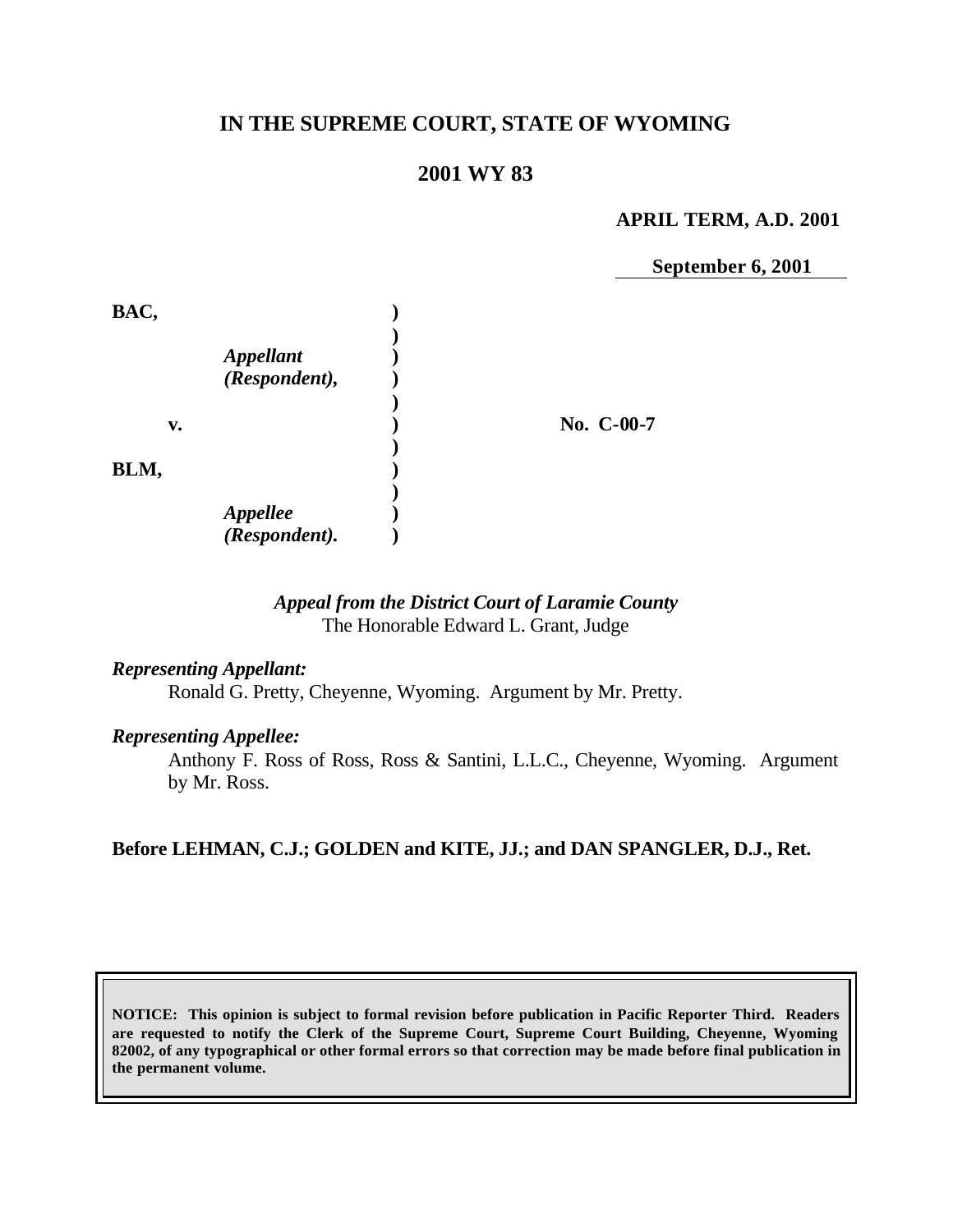LEHMAN, Chief Justice.

[¶1] This case requires that we determine whether procedures used by the district court commissioner and the district court satisfy constitutional and statutory requirements. We decide specifically whether the commissioner acted beyond his statutory authority when he did not allow Appellant BAC (Mother) to introduce certain evidence at the custody hearing. Having determined that the actions of the commissioner and the district court were violative of constitutional and statutory requirements, we reverse and remand.

### **ISSUE**

[¶2] Mother presents this statement of the issue:

Did the Court Commissioner err when it did not allow the introduction of certain evidence[?]

Appellee BLM restates the issue:

Did the procedures utilized by the District Court and the Court Commissioner, in this case, satisfy constitutional and statutory requirements?

# **FACTS**

[¶3] This case began in August of 1997 with the Department of Family Services (DFS) filing a petition to establish paternity and support for the parties' minor child, MJC, and seeking reimbursement for public assistance funds expended on the child's behalf. Genetic tests subsequently filed by the State indicated that BLM (Father) was the biological father of MJC. After several continuances, an informal hearing was set before the commissioner on June 8, 1998, at which the parties stipulated to paternity, a change in the child's birth certificate, and the State's judgment against Father in the sum of \$4,199.56 for reimbursement, costs, and fees. Following this development, no representative of the State participated further in the case or attended any hearing. Nor is the State a party to this appeal.

[¶4] A subsequent hearing to determine the contested issues of custody, visitation, and child support was set for October 12, 1998. On October 6, 1998, Mother filed a motion to transfer the case from the commissioner to the district court. Father filed an objection to the motion, claiming it was brought only for purposes of delaying the proceeding. The record is silent on any further action or hearing on the motion, but the custody hearing was ultimately held in front of the commissioner on October 12. The hearing began with Father's case in chief but was not completed on that date and was once again continued until December 8, 1998. Mother's counsel filed a motion requesting that Father's tape-recorded testimony be transcribed by the court reporter for purposes of cross-examination at the next hearing. The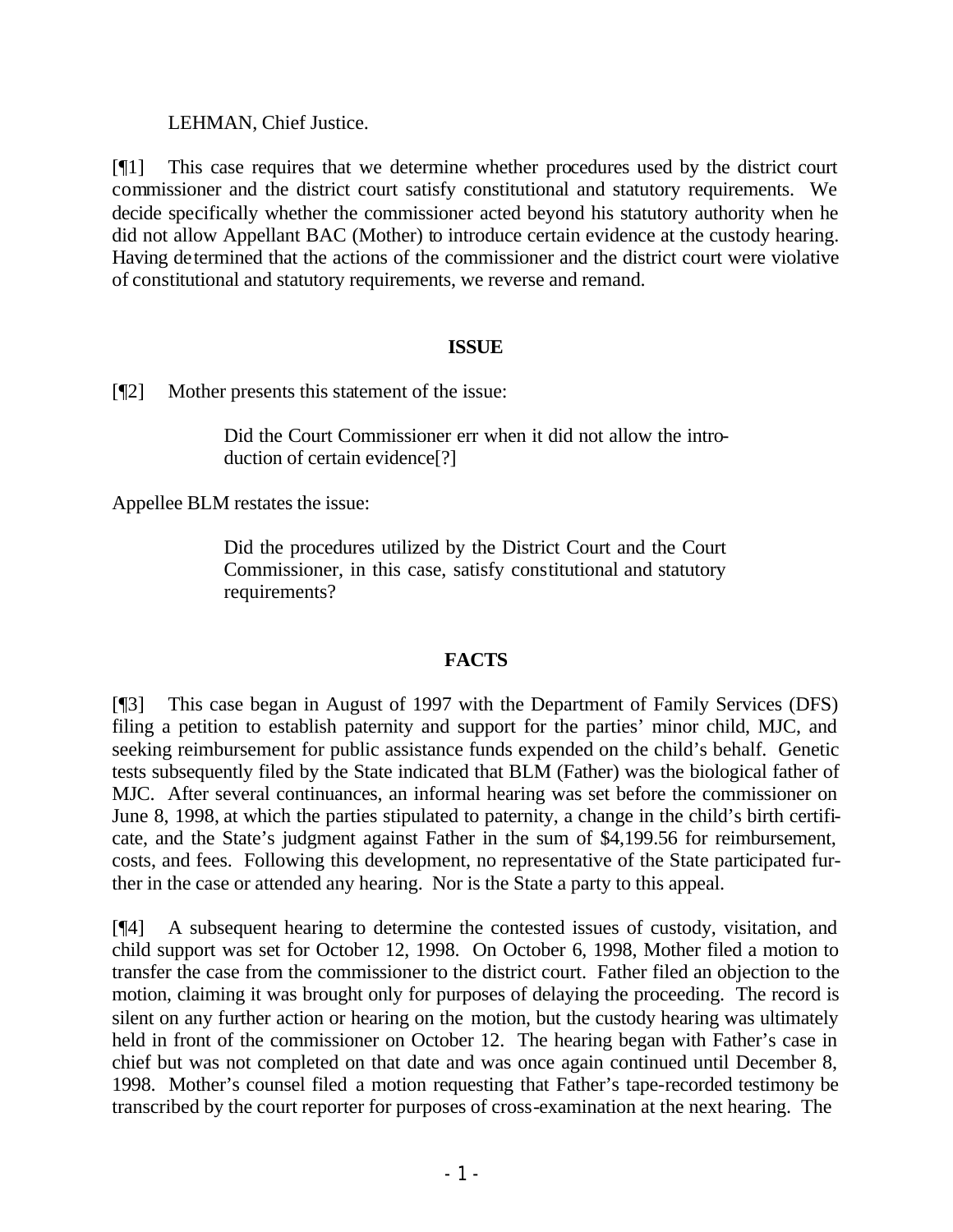record does not contain a transcript of this testimony. On November 4, 1998, Mother filed a motion requesting that the district court, pursuant to W.R.C.P. 35, order both her and Father to undergo blood and urine tests for illegal drugs on the grounds that it was alleged at the hearing that she was a user of illegal drugs and Father had admitted under oath that he was a user of illegal drugs. Father objected to the motion. Mother's counsel asked for a fifteenminute hearing on the motion which was scheduled in front of the commissioner on March 17, 1999. On December 8, 1998, the parties, their respective counsel, and witnesses appeared to continue the hearing begun on October 12. At the time, Mother was incarcerated for motor vehicle offenses and had granted temporary custody of MJC to her sister. At the close of the day's hearing, the commissioner made findings and recommended that Father have temporary custody of MJC pending completion of the custody hearing, which was once again continued until August 10, 1999. The district court entered its order granting temporary custody to Father on December 9, 1998.

[¶5] The parties, counsel, and witnesses appeared on August 10, 1999; however, due to lack of time, the hearing was again continued until October 12, 1999, one full year from the initial hearing. The final hearing was held on that date, and all testimony was completed. The following day, Mother filed an affidavit from Dr. Melissa Thompson stating that she had treated Mother in August of 1998 for an allergic reaction to spider bites which, in her opinion, was consistent with the lesions which had formed on Mother's upper extremities.<sup>1</sup> On October 14, 1999, the commissioner filed his report, proposed findings of fact, and recommendation that Father be granted sole custody of MJC. On October 26, 1999, Mother filed an affidavit from Dr. Karen Phillips stating that she had reviewed urinalysis test results from Mother dated August 5, 1999, taken in the course of Mother's employment and this test was negative for illegal narcotics. Mother filed her objections and supplemental objections to the commissioner's report and recommendation on November 2, 1999. Father responded on November 16. No hearing was held by the district court on the objections. Instead, the district court issued its decision letter on December 8, 1999, in which it summarily rejected the objections and adopted the commissioner's recommendation. Its order establishing paternity, custody, visitation, and child support was filed on the same date. This timely appeal followed.

[¶6] The record in this case is primarily comprised of seven unlabeled audiotapes of the hearings before the commissioner, one of which is blank,<sup>2</sup> and a transcription of two tape recordings of the August 10, 1999, hearing. The transcript illustrating evidentiary rulings made by the commissioner was prepared for purposes of this appeal.

<sup>&</sup>lt;sup>1</sup> Multiple witnesses' testimony at each hearing concerned these lesions. The implication put forward through Father and his witnesses was that they were caused by the use of illegal narcotics.

 $<sup>2</sup>$  Audiotape "DCC 113".</sup>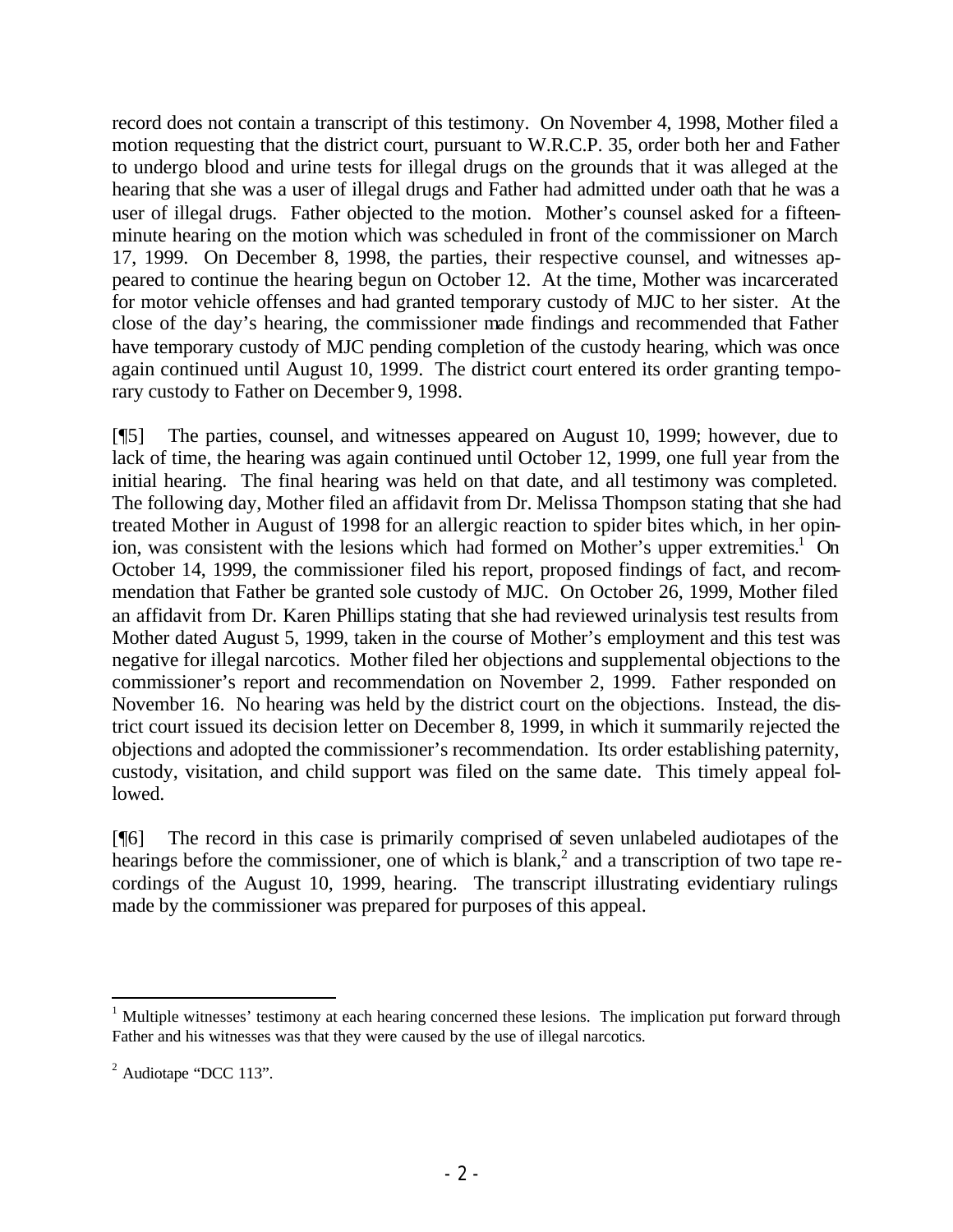### **DISCUSSION**

[¶7] In this opinion, we do not address the case before us on its merits. Consequently, we will not make any judgment as to whether the custody arrangement ordered by the district court ultimately is in the best interests of the minor child. Rather, we address whether the procedures used by the commissioner and the district court in making its determination satisfied certain constitutional and statutory requirements and whether due process was afforded to the parties involved. We conclude that the procedures utilized were inadequate and thus reverse and remand to the district court.

[¶8] This court has examined the procedures used by the commissioner and the district court in Laramie County in several cases. *See Harris v. Harris,* 948 P.2d 405 (Wyo. 1997); *May v. May,* 945 P.2d 1189 (Wyo. 1997); *Gaines v. Doby,* 773 P.2d 442 (Wyo. 1989); *K.C. v. State,* 771 P.2d 774 (Wyo. 1989); *Foster v. Foster,* 768 P.2d 1038 (Wyo. 1989). In each of these cases, we have emphasized that our statutory and constitutional system recognizes only a limited role for a commissioner appointed by the district court. As early as 1912, this court recognized the limited nature of a court commissioner's powers: "The commissioner as to matters pending in the court is a subordinate officer of the court. He is not a District Judge who alone possesses the power to preside over a District Court. There can be no such court in the absence of a qualified judge *de facto* or *de jure.* The Court Commissioner is neither." *Huhn v. Quinn,* 21 Wyo. 51, 60-61, 128 P. 514, 516 (1912); *see also May,* 945 P.2d at 1192.

### *Evidentiary Rulings*

[¶9] Applying this reasoning to evidentiary rulings by the commissioner, we held in *May*  that, while Wyo. Stat. Ann.  $\S$  5-3-307(a)(v) is clear and unambiguous in authorizing a commissioner to "*take evidence* and make findings, and report the same to the district court," the statutory subsection does not confer upon the commissioner the authority to exclude evidence or to make legal rulings determining the admissibility of evidence. *Id.* at 1192. We expressly held that the authority to make legal rulings on the evidence is vested solely in the district court.

[¶10] In hearing the instant case, the commissioner made multiple evidentiary rulings limiting or excluding the admission of testimony of Mother and Mother's witnesses on various grounds throughout the proceedings in clear contravention of our holding in *May*. We reemphasize that, when acting under the authority granted by  $\S$  5-3-307(a)(v), a commissioner does not have the power to exclude evidence or make evidentiary rulings determining the admissibility of evidence. "The differentiation is between adjunct fact finding and plenary judicial responsibility." *Id.* (quoting *Foster,* 768 P.2d at 1042 (Urbigkit, J., specially concurring)).

[¶11] We conclude that the applicable subsection contemplates that a hearing before the commissioner more closely resembles a deposition procedurally rather than a trial in regard to the admissibility of evidence. A party may make evidentiary objections, but the commis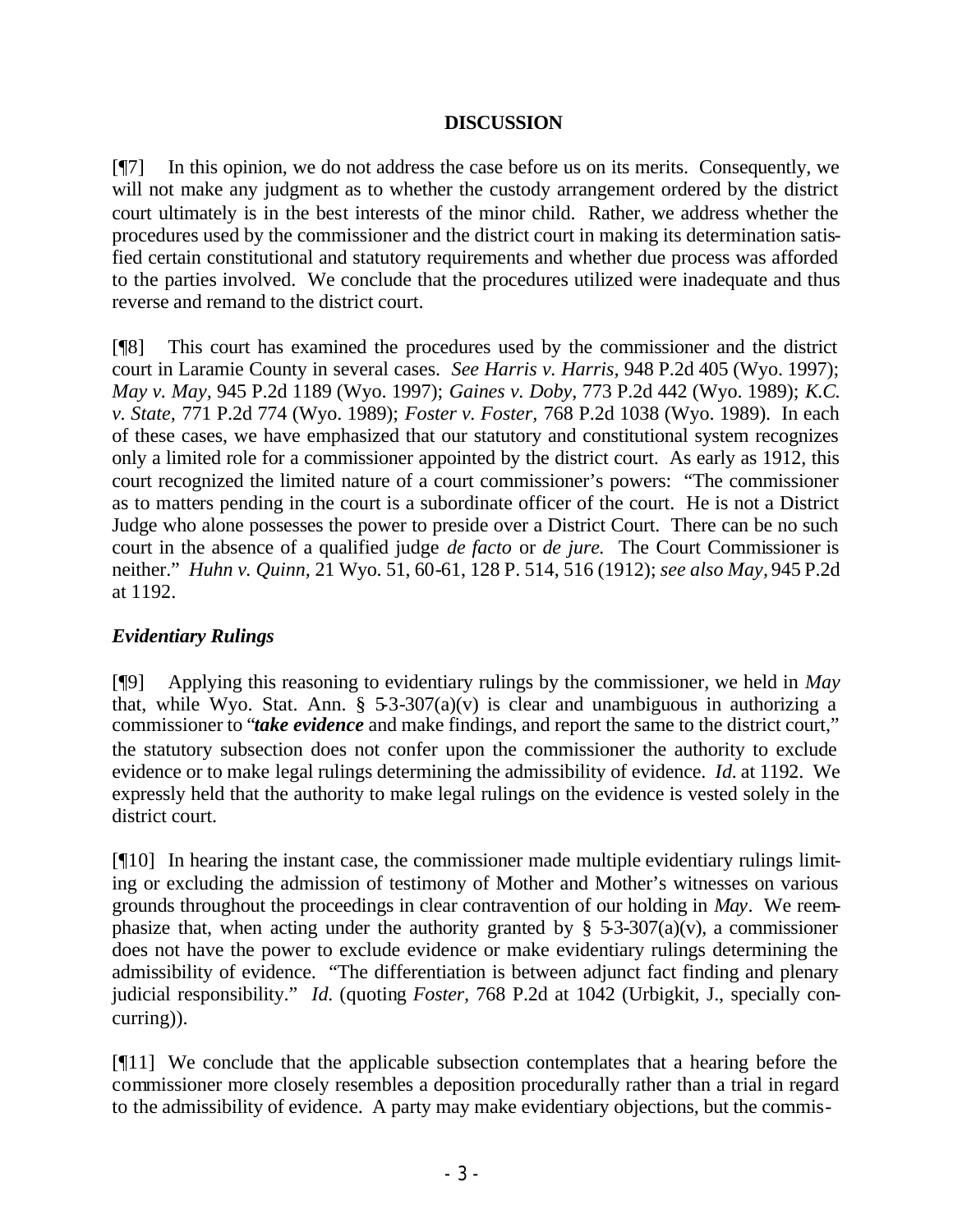sioner may not exclude the offered evidence from the hearing. Unquestionably, the district court is the ultimate fact finder and therefore must be able to independently review all evidence and findings in making its decision, with such review being indicated on the record. In this case, the commissioner clearly exceeded his authority by making evidentiary rulings.

[¶12] A further rationale for the remand in *May* came as a result of the district court's order stating that its findings were made based upon "the Commissioner's summary of evidence and the proposed findings and recommendations, the basis for such proposed findings and recommendations, the objections of the parties, if any, [and] *the pertinent parts of the evidence*." *Id.* We found this review inadequate because, while the commissioner's report was factually detailed, it failed to inform the district court that certain evidence had been excluded from consideration. *Id.* Likewise, in the case before us, the district court's order uses the exact same language indicating its findings were made upon an identical basis, and once again the commissioner's report fails to disclose his evidentiary rulings.

[¶13] We concluded in *May* that we were unable to discern whether the district court relied upon the commissioner's determination that the father's evidence was inadmissible or whether it reviewed the excluded evidence and made an independent ruling on its admissibility. We thus remanded the case to the district court to make those determinations. In this case, the district court's decision letter appears to broadly imply that it has reviewed the commissioner's evidentiary rulings.<sup>3</sup> However, when the commissioner exceeds his statutory and constitutional authority by making evidentiary rulings in the first instance, we cannot say that a cursory review by the district court without analysis or reference to any specific evidentiary ruling is enough to ratify the commissioner's acts as its own.

### *Nondelegable Duties/Due Process*

[¶14] Of greater import than our holdings on the evidentiary issues associated with the use of the commissioner in domestic relations cases are this court's express holdings that a district court's powers to hear, try, or determine a case are nondelegable to a commissioner. *K.C.,* 771 P.2d at 778; *Foster,* 768 P.2d 1038; *Huhn,* 21 Wyo. 51, 128 P. 514; *see also Holm v. Smilowitz,* 840 P.2d 157, 166 (Utah App. 1992); *C. C. C. v. District Court for Fourth Judicial Dist.,* 535 P.2d 1117 (Colo. 1975); *State ex rel. Smith v. Starke Circuit Court,* 417 N.E.2d 1115, 1121-23 (Ind. 1981)*.* As the Utah Appellate Court noted in *Holm*:

> Commissioners have no accountability to the public, but only to the judges for whom they work. The people have a right to have their cases and controversies ultimately decided by . . . judges

 $3$  The district court in its decision letter stated that there is no evidence in the record that the commissioner improperly admitted or excluded any evidence. We have already determined that the commissioner has no authority to exclude evidence. Further, after reviewing the transcripts and portions of the tape recordings, we question many of the commissioner's specific evidentiary rulings.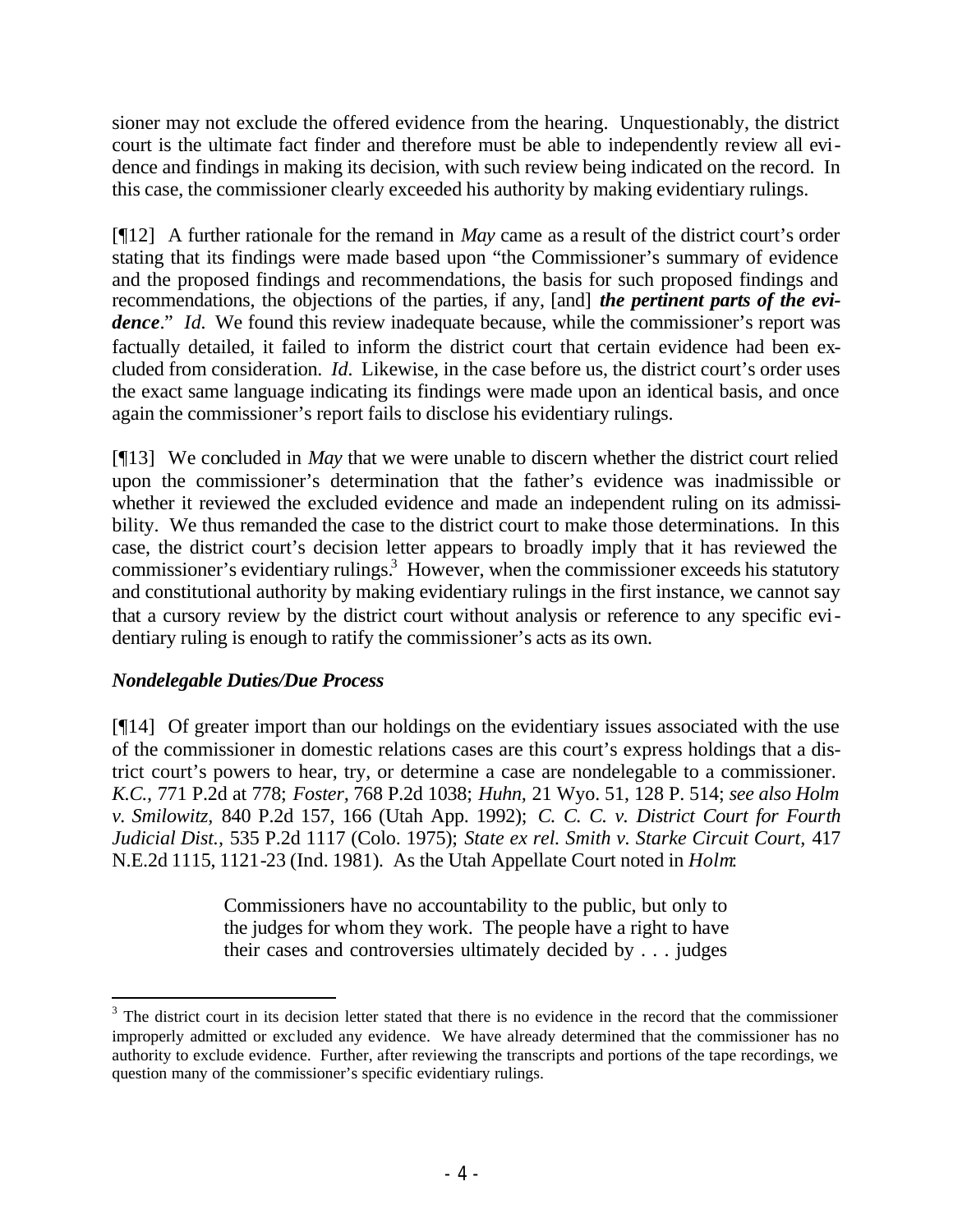who have been vested with judicial power by the constitution. Anything less is a clear violation of the Utah constitution and Utah law.

#### 840 P.2d at 168.

[¶15] This statement is equally applicable under Wyoming law, and to that end this court has often stated that the district court must review the evidence and findings and make its decision based upon the basis of that review. Further, the record must clearly indicate to this court that the district court *independently* reviewed the evidence and findings to reach its informed decision. This requirement is especially necessary in child custody cases because "[t]he right to associate with one's immediate family is a fundamental liberty protected by the state and federal constitutions." *Hall v. Hall*, 708 P.2d 416, 421 (Wyo. 1985) (quoting *DS v. Department of Public Assistance and Social Services*, 607 P.2d 911, 918 (Wyo. 1980)). It is firmly established in our jurisprudence that "[r]esolution of which parent shall have custody necessarily implicates the fundamental right of family association. Accordingly, a court must afford a parent notice and a meaningful opportunity to be heard before it can deny the parent custody of his or her children." *Id.* While this court has reluctantly allowed the use of a commissioner in some domestic relations matters, we herein reiterate that district courts in Wyoming have no authority to abdicate their decision-making responsibilities on these fundamental issues to others.

[¶16] Therefore, we again expressly hold that, if the district court does not conduct the initial hearing of a child custody case on its merits, at an absolute minimum, full, complete, and independent review of the entire record by the district court is mandated and must be demonstrated on the record. This result is necessary both to vindicate a parent's rights to associate with his or her children and to ensure that a district judge ultimately determines those custody arrangements that are in the best interests of our state's minor children.

[¶17] In the instant case, we cannot conclude on the record before us that Mother received a meaningful opportunity to be heard by the district court on the issues of child custody and visitation, nor can we determine that the district court *independently* determined that the custody arrangement recommended by the commissioner was in the best interests of the minor child. The district court's decision letter is strongly indicative of an appellate-type review of the parties' objections to the commissioner's report, findings, and evidentiary rulings rather than the requisite full review and first-instance determination of the custody arrangement in the best interests of MJC. It is not a sufficient fulfillment of the district court's nondelegable duties for it merely to determine that a party's objections to a commissioner's recommendation lack merit. Due process requires that the district court go further and affirmatively determine the custody decision on its merits using the factors outlined in Wyo. Stat. Ann. § 20-2-201 (LexisNexis 2001) and then that its independent decision-making and rationale be made clear to this court on the record.

[¶18] We have stated that in most instances the district court will require a transcript of the evidentiary hearing in order to conduct a meaningful review of the case. *Foster,* 768 P.2d